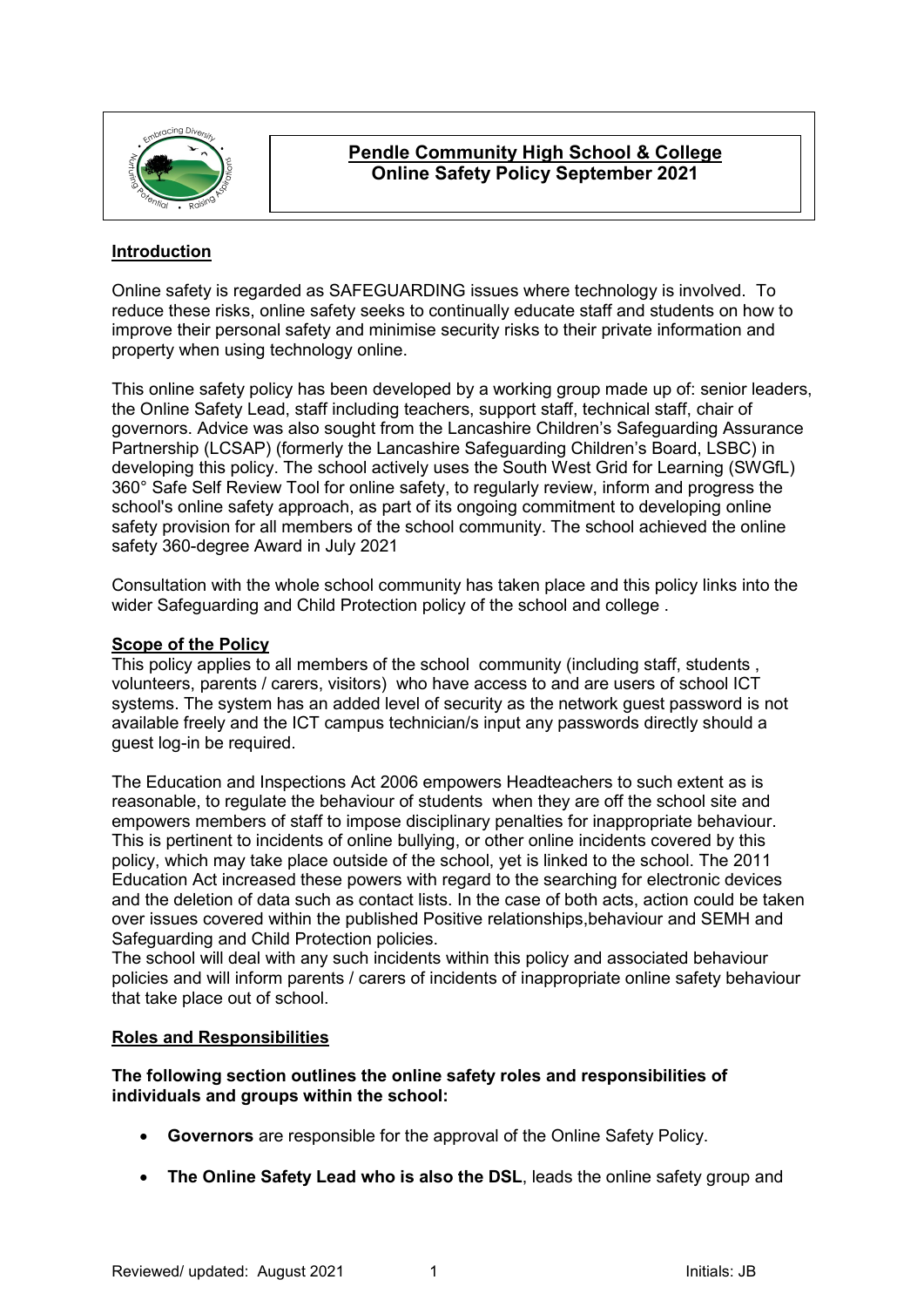assume day to day responsibility for online safety issues. They have a leading role in establishing and reviewing the school online safety policies and documents, liaising with school technical staff and in providing training for staff.

- **The Campus technical staff** ensure that the campus technical infrastructure is secure and is not open to misuse or malicious attack and that the school meets required online safety technical requirements and any Local Authority Guidance that may apply. They ensure that users may only access the networks and devices through a properly enforced password.
- **Teaching and support staff** are responsible for ensuring that they have an up to date awareness of online safety matters and of the current online safety policy and practices. Staff must have read, understood and signed the Staff Acceptable Behaviour Policy (ABP) and report any suspected misuse or problems to the Online Safety Lead / DSL. Staff need to understand the requirements of Keeping Children Safe in Education (KCSIE) 2021 Part 1 and Annex B there must be no digital communications with students and any communication with parents / carers should be on a professional level using school systems only. In exceptional circumstances staff may have contact with parents outside of school systems, if this is agreed by SLT.
- **All staff** should ensure that online safety issues are embedded in all aspects of the curriculum and that students are aware of and follow the online safety and acceptable behaviour policies in line with Teaching Online Safety in Schools June 2019. Staff should monitor the use of digital technologies, mobile devices, cameras etc. in lessons and other school activities and implement current policies with regard to these devices.
- In lessons where internet use is pre-planned students should be guided to sites (pre checked as suitable for their use by teachers) and that processes are in place for dealing with any unsuitable material that is found in internet searches. (The unsuitable sites are noted down in a hardback book and reported to the on line safety lead or DSL.)
- **Students** are responsible for using the school / digital technology systems in accordance with the Student / Pupil Acceptable Behaviour Policy and need to understand the importance of reporting abuse, misuse or access to inappropriate materials and know how to do so. Students are expected to be aware of the importance of rules around the use of mobile devices, digital cameras, taking/using images and of the implications of online bullying.
- **Parents /carers** play a crucial role in ensuring that their children understand the need to use the internet / mobile devices in an appropriate way. The school will take every opportunity to help parents understand these issues through parents' evenings, newsletters, letters, the school website and information about national / local online safety campaigns / literature. Parents and carers will be encouraged to support the school in promoting good online safety practice and follow the procedures of the school when visiting.

## **Education – students**

Online safety is reinforced in all areas of the curriculum.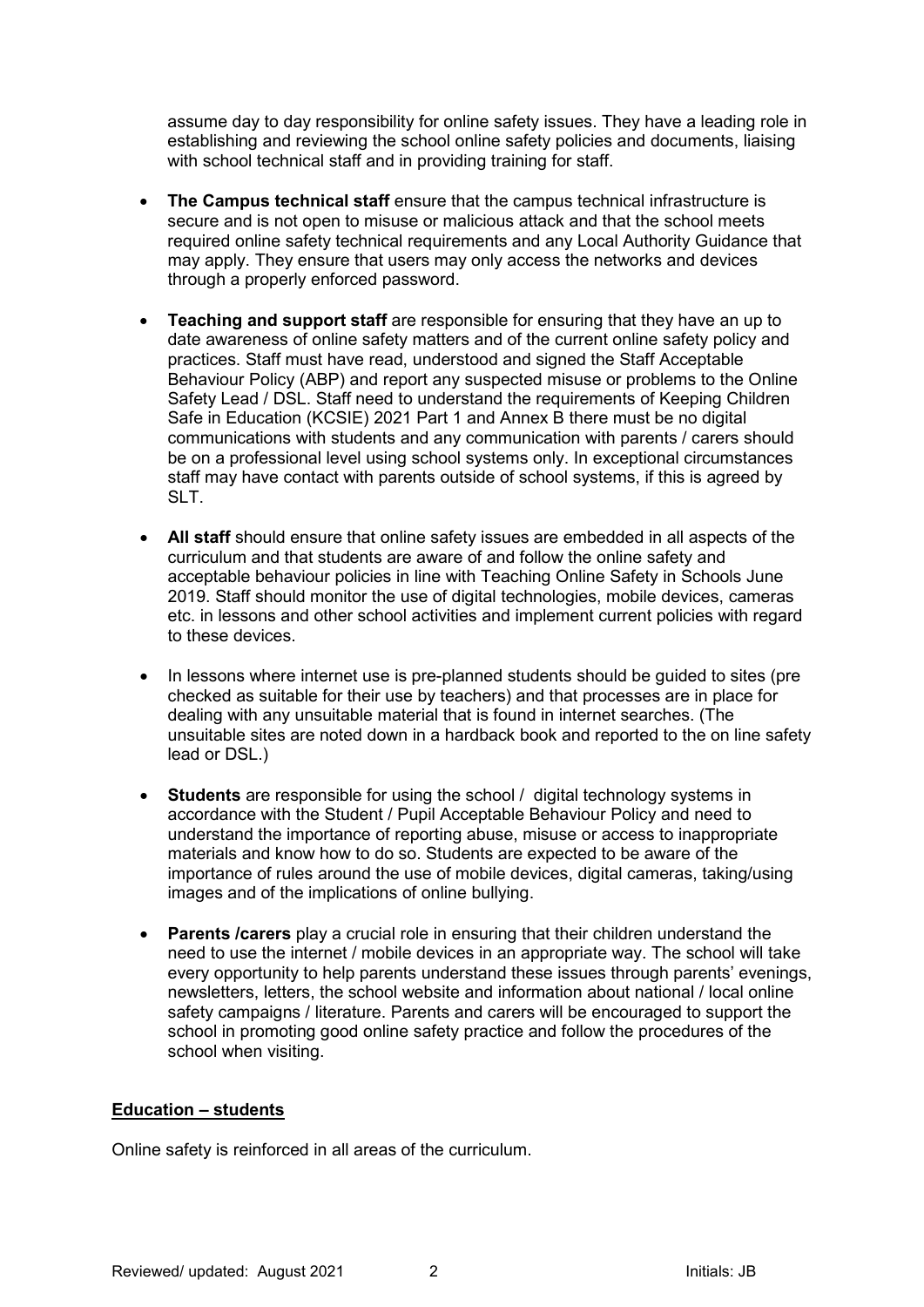A planned online safety curriculum is provided as part of Computing / PHSE and RSE. Key online safety messages are reinforced as part of a planned programme of assemblies and tutorial / pastoral activities.

Students should be taught in all lessons to be critically aware of the materials / content they access online, appropriate to their level of understanding.

Students should be made aware of the source of information used and to respect copyright when using material accessed on the internet.

Students should be helped to understand the need for the student / pupil Acceptable Behaviour Agreement and encouraged to adopt safe and responsible use both within and outside school.Staff will act as good role models in their use of digital technologies, the internet and mobile devices.

Where students are allowed to freely search the internet, staff should be vigilant in monitoring the content of the websites the young people visit.

It is accepted that from time to time, for good educational reasons, students may need to research topics (e.g. racism, drugs, discrimination) that would normally result in internet searches being blocked. In such a situation, staff can request via the Website Filter Bypass request form, that the Campus ICT technician can temporarily remove those sites from the filtered list for the period of study. Any request to do so, should be auditable, with clear reasons for the need and having sought permission from the subject lead and SLT. The campus uses BTLS Lightspeed filtering system which is monitored by the campus technicians and SLT informed of any unusual searches or issues.

## **Education & Training – Staff / Volunteers**

It is essential that all staff receive online safety training and understand their responsibilities, as outlined in this policy. Training will be offered as follows:

A planned programme of formal online safety training will be made available to staff. This is regularly updated at least annually and reinforced termly.

All new staff receive online safety training as part of their induction programme, ensuring that they fully understand the school online safety policy and Acceptable Behaviour Agreements. This Online safety policy and its updates will be presented to and discussed by staff in staff / team meetings / INSET days and additional training will be organised for the Online Safety Lead /DSL.

## **Training – Governors**

Governors take part in online safety training and awareness sessions, with particular importance for those who are members of any sub- committee / group involved in technology / online safety / health and safety / safeguarding/ child protection. Governors understand their responsibilities as outlined in KCSIE 2021.

## **Technical – infrastructure / equipment, filtering and monitoring**

The school is responsible for ensuring that the school infrastructure / network is safe and secure and that policies and procedures approved within this policy are implemented. It also ensures that the relevant people named in the above sections are effective in carrying out their online safety responsibilities:

• School technical systems will be managed in ways that ensure the school meets recommended technical requirements and Local Authority Guidance.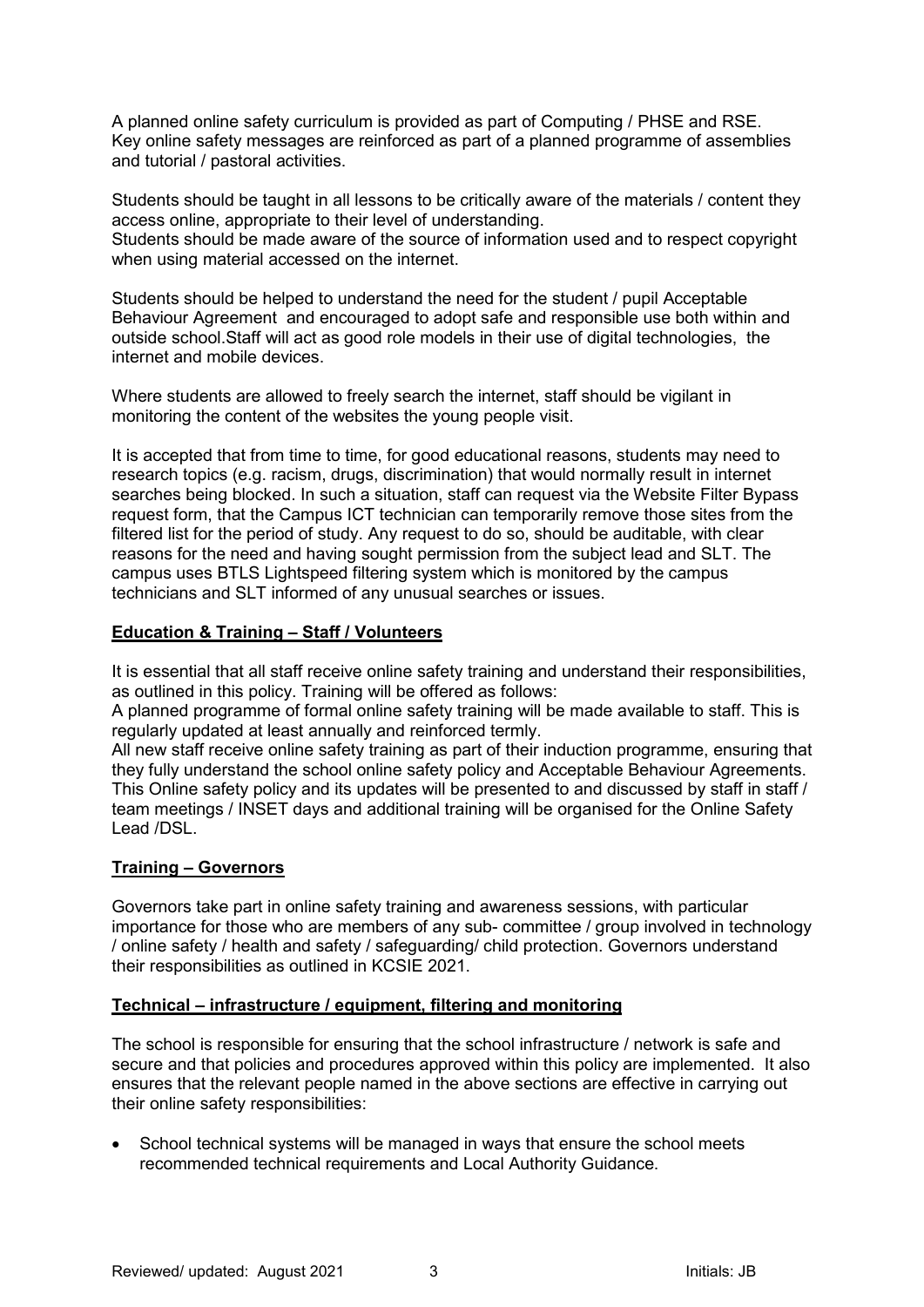- There are ongoing reviews and audits of the safety and security of school technical systems
- Servers, wireless systems and cabling are securely located and where possible, physical access restricted
- All users have clearly defined access rights to school technical systems and devices
- All users are provided with a personal username and secure password
- The bursar / school business manager along with campus technical staff are responsible for ensuring that software licence logs are accurate and up to date and that regular checks are made to reconcile the number of licences purchased against the number of software installations.
- Internet access is filtered for all users. Inappropriate content (e.g. websites hosting materials of a sexual/ drug/ violent nature etc.) is automatically blocked by the broadband and filtering provision. Content lists are constantly updated and internet use is logged and regularly monitored (e.g. weekly reports of suspicious search queries, remote monitoring.) There is a clear process in place to deal with requests for filtering changes (see appendix website filter bypass – a form will be created on the ONWARDS and UPWARDS system in the Autumn term 2021.)
- The school provides enhanced / differentiated user-level filtering (allowing different filtering levels for different ages / stages and different groups of users – staff / students etc.)
- Campus technical staff, regularly monitor and record the activity of users on the school technical systems and flag up any unusual searches to the Headteacher.
- Any potential technical incidents or security breaches are to be immediately reported to SLT and the campus technician.
- Appropriate security measures are in place to protect the servers, firewalls, routers, wireless systems, work stations, mobile devices etc. from accidental or malicious activities which might threaten the security of the school systems and data. These are tested and reviewed regularly. The school infrastructure and individual workstations are protected by up to date anti-virus software.
- An agreed policy is in place regarding the extent of personal use that staff are allowed on school devices that may at times be used out of school and there are controls in place to restrict all users from downloading executable files and installing programmes on school devices. *(*see Appendix Staff ABP/ Staff Device Agreement)
- An agreed policy is in place (Staff ABP) regarding the use of removable media (e.g. memory sticks / CDs / DVDs) by users on school devices especially in regard to the storage of sensitive data in line with the General Data Protection Regulations 2018 (GDPR)

## **Use of digital and video images**

The development of digital imaging technologies has created significant benefits to learning, allowing staff and students instant use of images that they have recorded themselves or downloaded from the internet. However, staff, parents / carers and students need to be aware of the risks associated with publishing digital images on the internet and via social media. Such images may provide avenues for online bullying to take place. Digital images may remain available on the internet forever and may cause harm or embarrassment to individuals in the short or longer term.

• The sharing of inappropriate or explicit images online via mobile phones, webcams, social media and instant messaging such as 'nudes', 'semi nudes' or 'dick pics' previously referred to as sexting. Young people often view this as a mundane or normal activity and part of flirting, but by sending an explicit image a young person is producing and distributing child abuse images and risks being prosecuted even if the image is taken and shared with permission.) Young people can also then be at an increased risk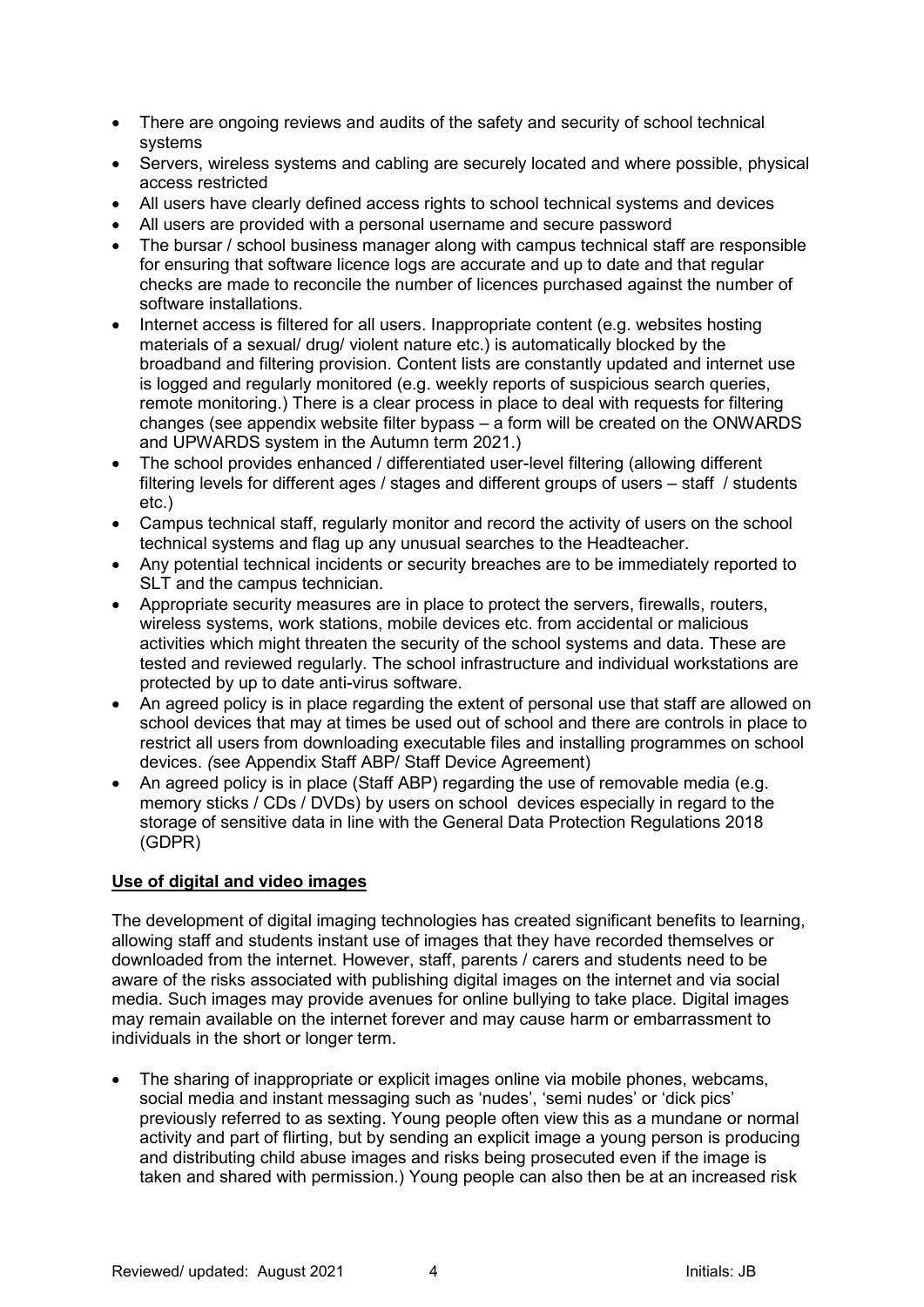of blackmail, exploitation, bullying, emotional distress and unwanted attention. All members of staff must be aware that if any young person discloses that they have sent or received a 'sext', 'nude selfie', or 'dick pic' that these images should not be printed, copied or forwarded. Staff should immediately inform the school's DSL. The school has adopted the LSCAP 'Sexting Process Guidance' for managing potential instances appropriately, which is included as an Appendix to this policy. In addition, the DSL is expressly familiar with the UK Council for Child Internet Safety (UKCCIS) 'Sexting in Schools & Colleges' guidance for handling incidents of Sexting in a considered and appropriate manner in accordance with national guidelines.

- When using digital images, staff should inform and educate students about the risks associated with the taking, use, sharing, publication and distribution of images. In particular they should recognise the risks attached to publishing their own images on the internet e.g. on social networking sites.
- Staff are allowed to take digital / video images to support educational aims, but must follow school policies concerning the sharing, distribution and publication of those images. Those images should only be taken on school equipment, the personal equipment of staff must not be used for such purposes.
- Photographs published on the website, or elsewhere that include students will be selected carefully and will comply with good practice guidance on the use of such images. Students' full names will not be used anywhere on a website or blog, particularly in association with photographs.
- Written permission from parents or carers will be obtained before photographs of students are published on the school website. The parental consent forms part of the admissions pack and is renewed regularly.

## **Data Protection and Freedom of Information**

The school has a Data Protection Policy ensuring that personal information is dealt with correctly and securely and in accordance with the Data Protection Act 1998 and other related legislation such as the General Data Protection Regulations (GDPR) 2018. Please read this policy in conjunction with the

- School Data Protection Policy
- Freedom of Information Guidance
- Information Commissioner's Office (ICO) Guidance
- Statement of Ethical Standards
- Code of Conduct for Delegated Budgets

#### **Staff must also ensure that they:**

- At all times take care to ensure the safe keeping of personal data, and follow the above policies and guidance, which will minimise the risk of loss or misuse.
- Use personal data only on secure password protected computers and other devices, ensuring that they are properly 'logged-off' at the end of any session in which they are using personal data. All staff must activate a screen lock if leaving their computer unattended.

#### **Communications**

A wide range of rapidly developing communications technologies has the potential to enhance learning.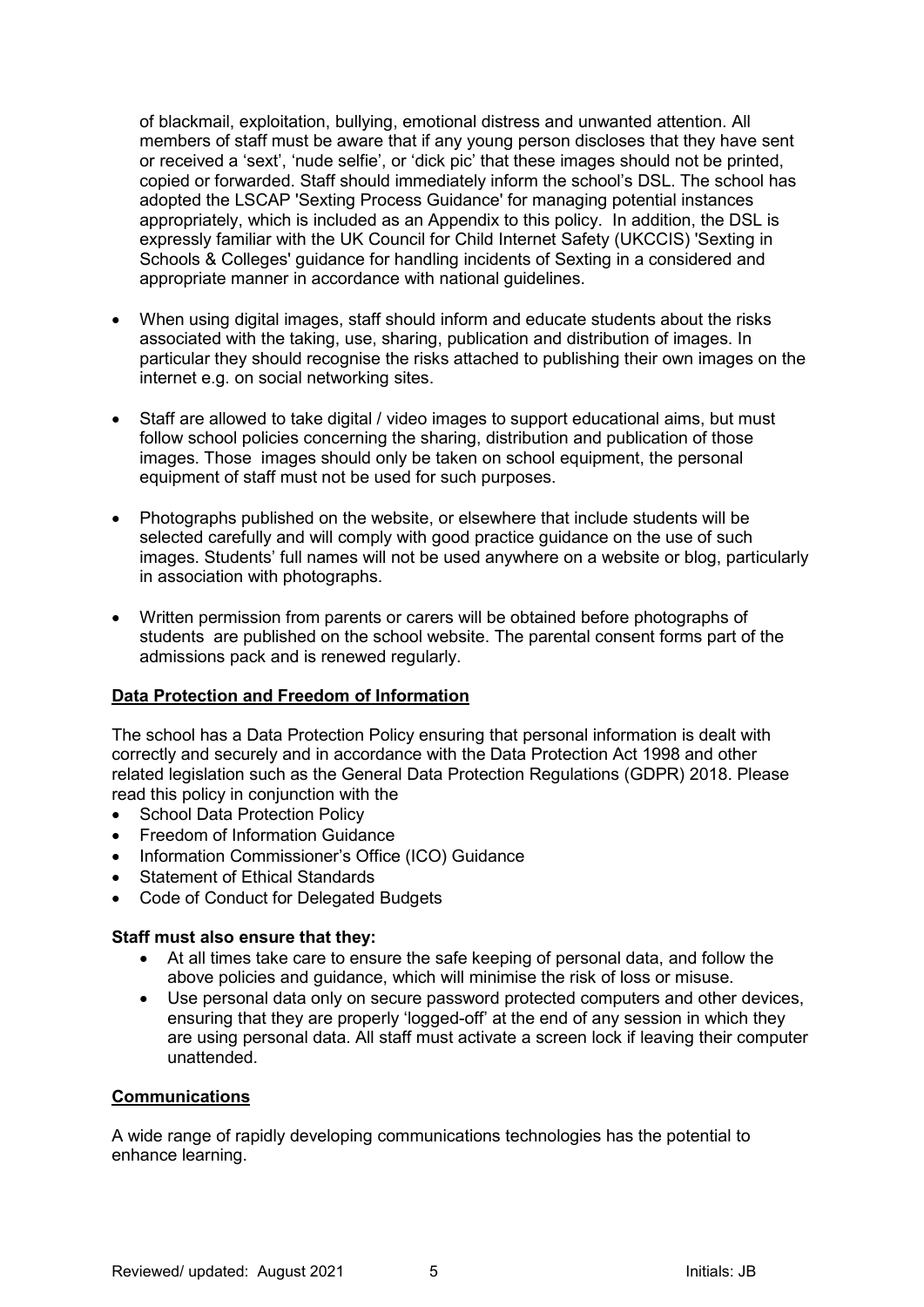## **Students follow the following rules during school hours.**

Mobile phones may be brought to school for independent travellers and in other agreed circumstances for pupils where there is an identified need such as listening to music on transport. This is agreed with parents/ carers and SLT.

NO use of mobile phones in lessons or social time (except Post 16 social time)

NO taking photos on mobile phones / cameras

NO use of other mobile devices e.g. tablets, gaming devices

NO use of personal email addresses in school, or on school network

NO use of messaging apps, social media, blogs

#### **When using communication technologies the school considers the following as good practice:**

- The official school / email service may be regarded as safe and secure and is monitored. Users should be aware that email communications are monitored.
- Users must immediately report, to the nominated person in accordance with the school / policy, the receipt of any communication that makes them feel uncomfortable, is offensive, discriminatory, threatening or bullying in nature and must not respond to any such communication.
- Any digital communication between staff and students or parents / carers must be professional in tone and content. These communications may only take place on official (monitored) school / systems. Personal email addresses, text messaging from a personal phone or social media must not be used for these communications.
- Some senior school staff and the Family Liaison Officer have work mobiles to communicate with parents, all text message communications should be added to the ROD on our management information system ONWARDS and UPWARDS.
- The School Family Liaison Facebook page is regularly monitored<br>• The school uses Parent Ann to communicate messages to parent
- The school uses Parent App to communicate messages to parents
- Students are taught about online safety issues, such as the risks attached to the sharing of personal details. They are also taught strategies to deal with inappropriate communications and be reminded of the need to communicate appropriately when using digital technologies.
- Students and parents have been made aware of the website Whisper Button for anonymous reporting of any online bullying issues. Students are reminded of this regularly through assemblies, form time and online safety weeks.
- Personal information should not be posted on the school website and only official email addresses should be used to identify members of staff.

## **Illegal incidents**

If there is any suspicion that a website(s) may contain child abuse images, or if there is any other suspected illegal activity, refer to the right hand side of the flowchart (below and appendix) for responding to online safety incidents and report immediately to the police.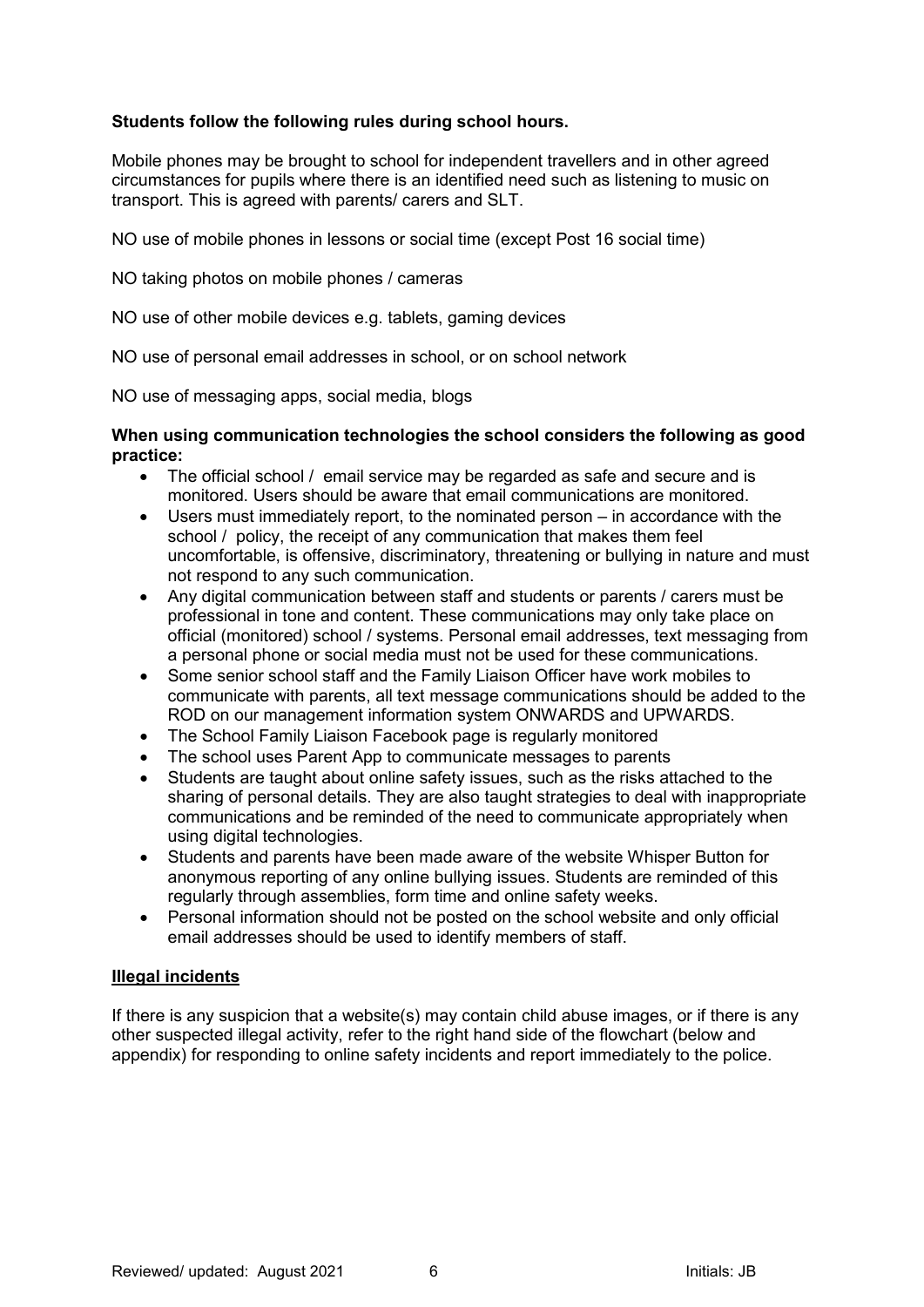

## **Online safety incident procedure**

It is expected that all members of the school community will be responsible users of digital technologies, who understand and follow school policy. However, there may be times when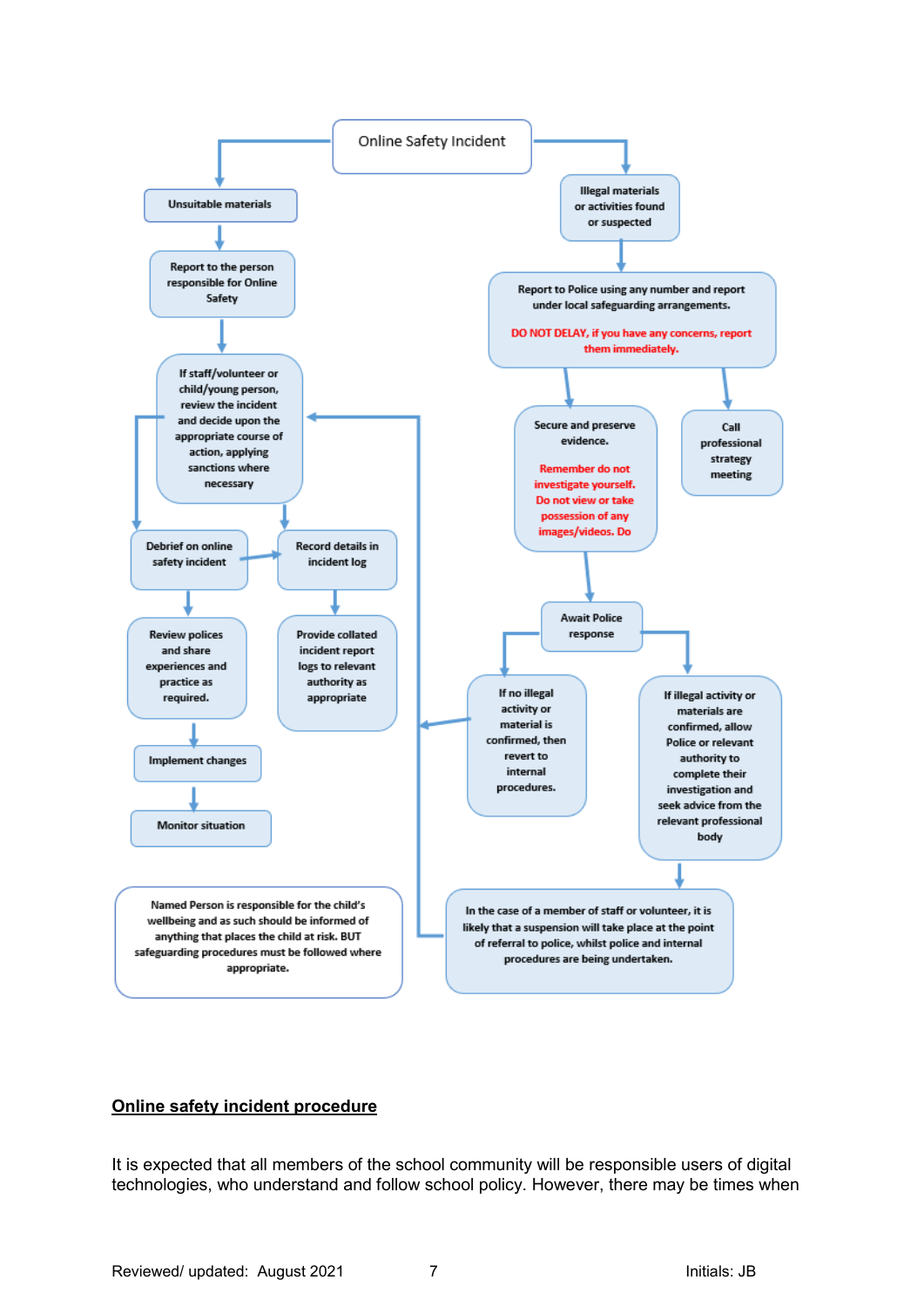infringements of the policy could take place, through careless or irresponsible or, very rarely, through deliberate misuse.

In the event of suspicion, all steps in this procedure should be followed:

- Two senior members of staff to be involved in this process. This is vital to protect individuals if accusations are subsequently reported.
- Conduct the procedure using a designated computer that will not be used by young people and if necessary can be taken off site by the police should the need arise. Use the same computer for the duration of the procedure.
- It is important to ensure that the relevant staff should have appropriate internet access to conduct the procedure, but also that the sites and content visited are closely monitored and recorded (to provide further protection).
- Record the URL of any site containing the alleged misuse and describe the nature of the content causing concern. It may also be necessary to record and store screenshots of the content on the machine being used for investigation. These may be printed, signed and attached to the form (except in the case of images of child sexual abuse – see below)
- Once this has been completed and fully investigated senior staff will need to assess whether this concern has substance or not. If it does, then appropriate action will be required and could include the following:
	- internal response or discipline procedures
	- involvement by Local Authority or national / local organisation
	- police involvement and/or action
	- if content being reviewed includes images of child abuse then the monitoring is halted and referred to the police immediately.

Other instances to report to the police would include:

- incidents of 'grooming' behaviour
- the sending of obscene materials to a child
- adult material which potentially breaches the Obscene Publications Act<br>- criminally racist material
- criminally racist material
- other criminal conduct, activity or materials
- The computer in question should then be secured as any change to its state may hinder a later police investigation. Lancashire Police guidance on suspected illegal activity is to remove the power at source. (i.e. pull the plug not shut down the equipment).

It is important that all of the above steps are taken as they will provide an evidence trail for the school and possibly the police and demonstrate that visits to these sites were carried out for child protection / safeguarding purposes. Any related documentation should be retained for evidence and reference purposes.

#### **School Actions & Sanctions**

It is more likely that the school will need to deal with incidents that involve inappropriate rather than illegal misuse. It is important that any incidents are dealt with as soon as possible in a proportionate manner, and that members of the school community are aware that incidents have been dealt with. It is intended that incidents of misuse will be dealt with through normal behaviour / disciplinary procedures. (See Positive relationships, behaviour and SEMH Policy / Staff ABP / Staff Device Agreement, Safeguarding and Child Protection policy, anti-bullying policy)

Children and online safety away from school and college ( COVID 19)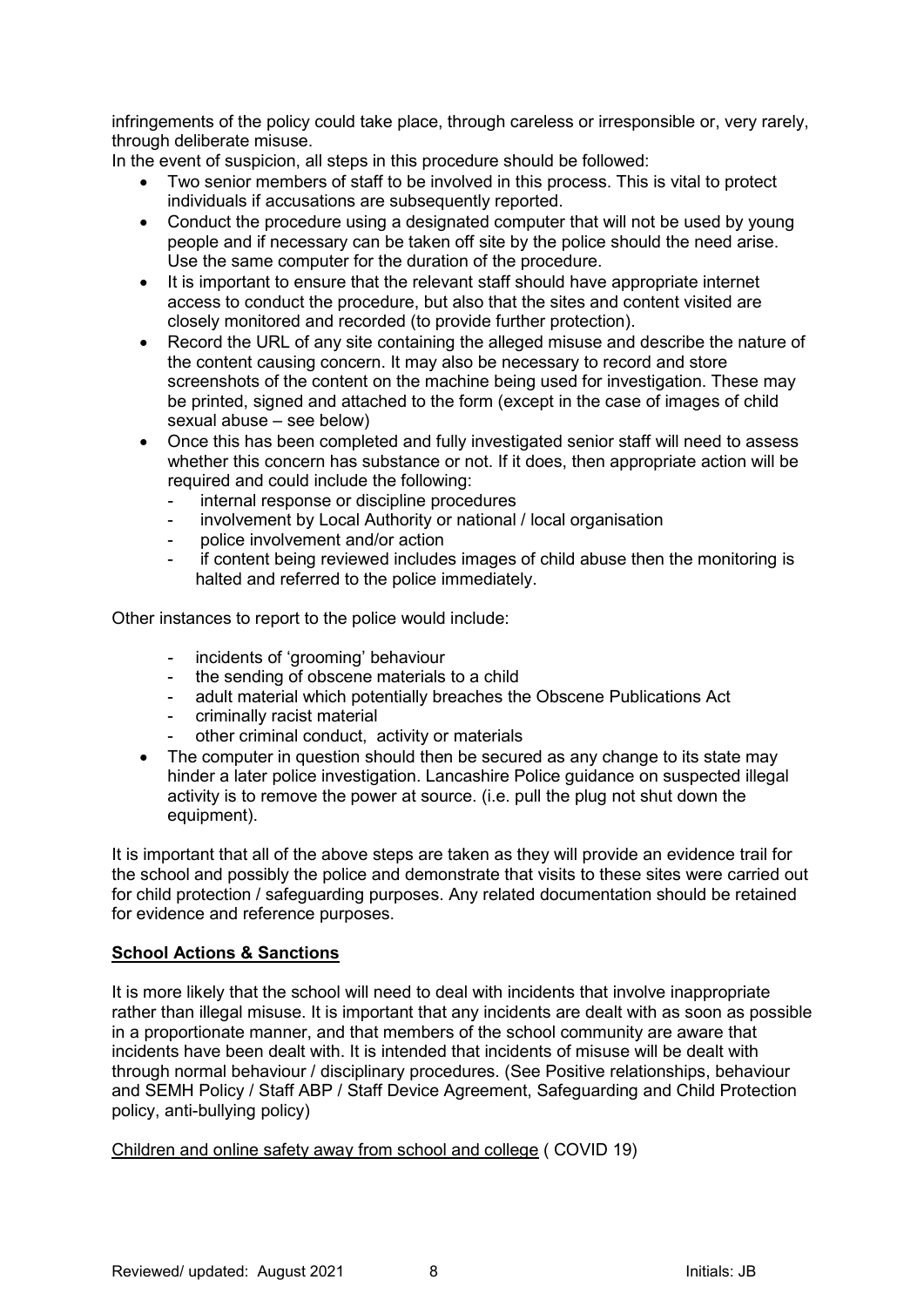It is important that all staff who interact with children, including online, continue to look out for signs a child may be at risk. Any such concerns should be dealt with in accordance with the Child Protection Policy and where appropriate referrals should still be made to children's social care and as required, the police.

### Online teaching

Online teaching should follow the same principles as set out in the Online safety policy. PCHSC will ensure any use of online learning tools and systems is in line with privacy and data protection/GDPR requirements. PCHSC will use zoom to deliver some virtual lessons should the need arise during COVID 19, such as if a bubble / zone has to be absent from school / college. The zoom session will follow the agreed protocols as set up in the Summer term 2020. Reference document: Guidelines for holding zoom meetings with groups of pupils

This policy should be read in conjunction with the school's policies and the appendices indicated below: -

Child Protection and Safeguarding Policy Positive relationships, behaviour and SEMH Policy Guidance for Safer Working Practice May 2019 & Amendment April 2020 (Covid19) Keeping Children Safe in Education September 2021 Part 1 Annex B School Data Protection Policy Freedom of Information

#### **Appendices:**

Website filter bypass request Staff Acceptable Behaviour Policy Pupil Acceptable Behaviour Policy Volunteer Acceptable Behaviour Policy IPad ABP Staff Device Agreement Use of social networking sites Guidance LCC Communication and social networking ABP 'Sexting in Schools & Colleges' guidance (UKCCIS) COVID 19 use of zoom

#### **Additional guidance and advice taken from:**

Teaching Online safety in Schools (DfE, June 2019) UK Safer Internet Centre (UKSIC) including appropriate filtering and monitoring guidance UK Council for Child Internet Safety (UKCCIS) (Lancashire Children's Safeguarding Board) replaced by Lancashire Children's Safeguarding Assurance partnership 2019

| Policy approved by Governors: October 2021 Review date: Oct 2022 |                      |  |  |
|------------------------------------------------------------------|----------------------|--|--|
| Signed:                                                          |                      |  |  |
|                                                                  | (Chair of Governors) |  |  |
| Signed:                                                          |                      |  |  |
|                                                                  | (Headteacher)        |  |  |